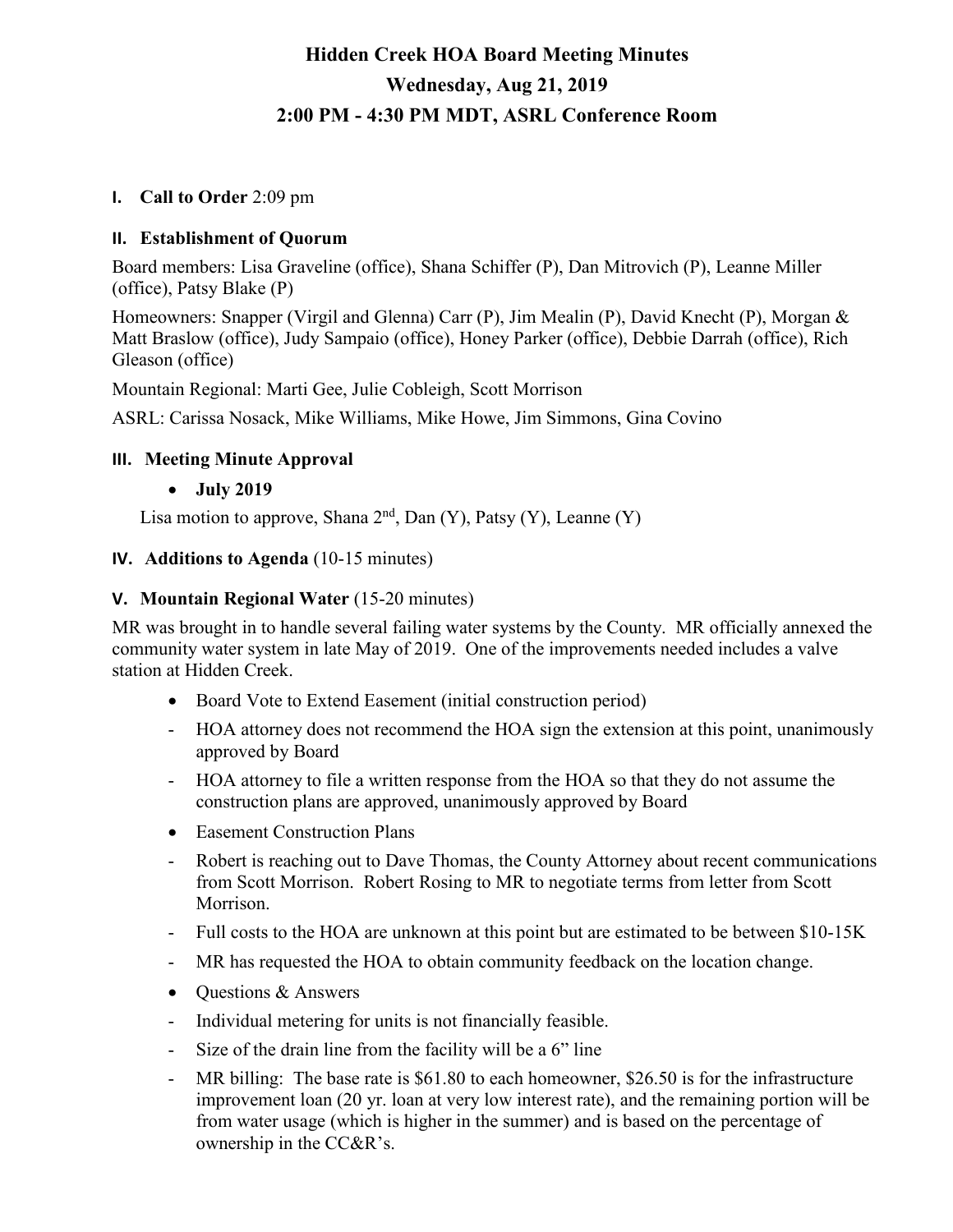Homeowner Appeal Will cost \$400 plus \$2 per notice (amount of notices is unknown)– Board voted unanimous to reimburse the \$400 and a made good faith support related to the unknown notice fees.

Discussion took place regarding the possible relocation of the valve station. MR did not provide any alternate location options in any of the previous communications with the Board until homeowners attended the County Meeting and expressed their outrage over the current station location on the Open Space Easement for Hidden Creek. It would involve obtaining an easement from TCFC for the valve station to be located on TCFC land. TCFC is open to discussing this location and feels that the contingency fund for the MR project could absorb the extras fees and costs related to this relocation.

## **VI. Financial Update** (10 minutes)

#### Monthly Report

### Budget**-**to**-**Actual Variance Reports

Due to the timing variances of certain projects and expenses, the Hidden Creek HOA budgeted an excess of revenue over expenses of \$1,005 for the period, the Association is happy to report that it ended with a surplus of \$8,316 for the period. This is a \$7,311 favorable variance for the period, which is primarily related to water and pool attendant savings.

#### July 2019 Revenues:

The total revenue budgeted for this period is \$68,472, while actual revenue earned is \$69,723. This \$1,250 variance in revenue is primarily attributable to the violation fee income. July 2019 Expenses:

Period actual expenses of \$61,406 which was less than the budgeted period expenses of

\$67,467. This was an 8.98% less than budget or a favorable variance of approximately

\$6,061. Significant variances of specific line item expenses include:

Trash Removal: In the prior year, there was no trash removal expense recorded because a previous credit was applied to the account.

There was some discussion about potentially the trash removal being serviced by the CVMA. However, it turns out after receiving a bill in 2019 and further investigation that trash removal was double paid in 2017 which automatically placed a credit for 2018 trash removal services. This was not budgeted in 2019, therefore explaining the \$3,320 variance.

- It will come out of operating expenses unanimously approved by the Board.
- 2. Discussion of Delinquent Association Owners as of July 31, 2019

After review of this report, there are two 91 plus day balances listed as of July 31, 2019 that total \$2,191. These accounts have been turned into Wrona Dubois for legal action.

3. Capital Reserve Budget vs. Actuals for the Period Ended July 31, 2019

- Unanticipated capital expenses: There was \$5,695 spent on building #4 electric meter, this went out for the building and was urgent to get replaced/repaired.

Planned capital expenses: The roofing and kiddie pool projects were paid during the period totaling \$43,158.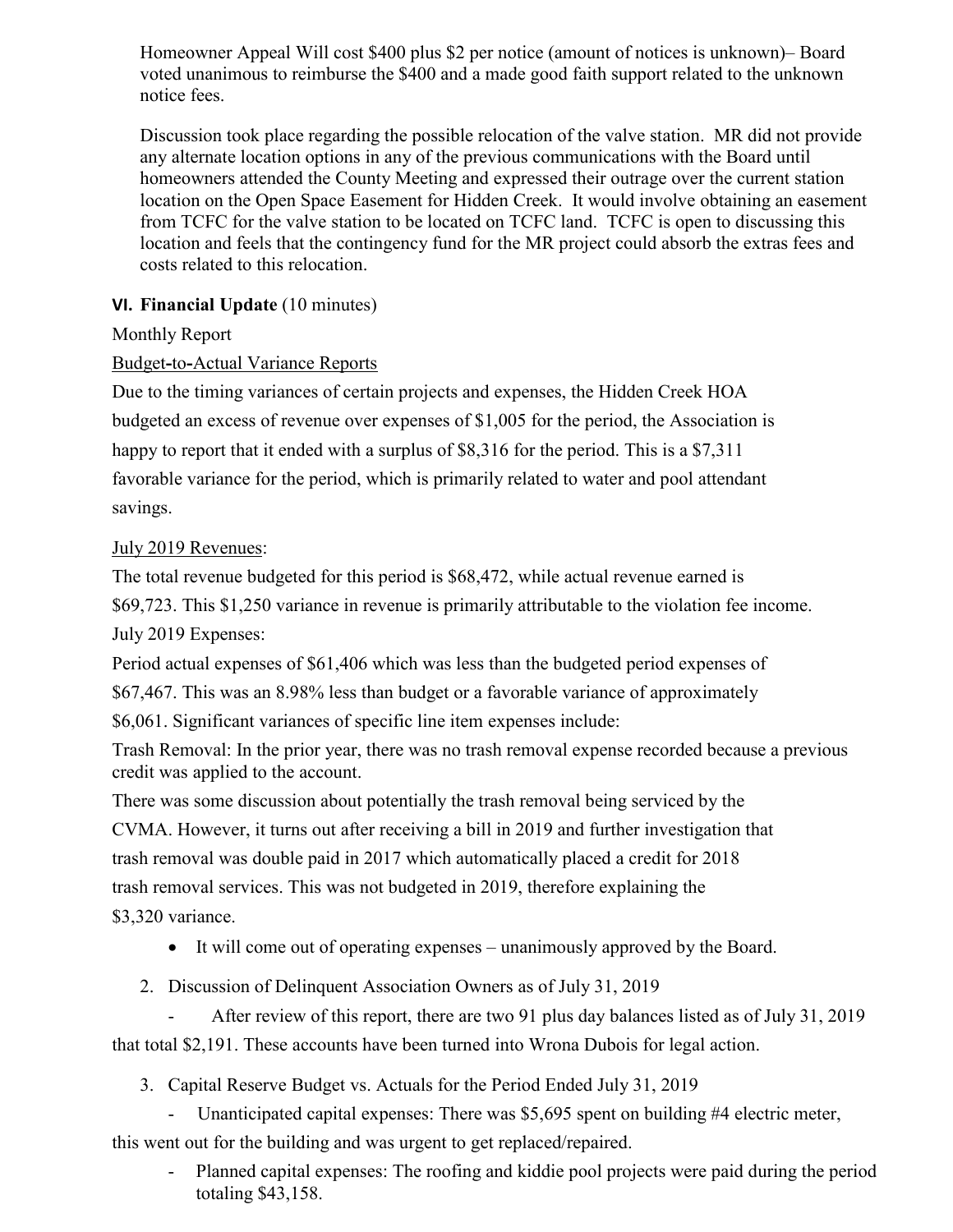- Balance statement was presented by Mike Howe.
- Leanne requested Mike update the 2019 Capital Project list to reflect previous Board decisions so that an accurate Reserve Balance is reflected. Postponed projects will be added to the 2020 Capital Budget.
- Project Hours will be calculated and added to the Building Letter Project to provide an accurate figure for the complete project.

#### **VII. Governance** (75 minutes)

- 1. Management Contract: Unanimously approved via email and ratified during the meeting.
	- Per door rate is increased to \$30 per door and maintenance rate increases to \$50 hr. per the contract.

Amendment to Contract: Disbursements can be made up to \$2500 by management and a S.O.W. will be used for projects above \$5000. This was Approved previous in the year.

ASRL going rates are between \$35-40 hr. and future negotiations will take place next year

- 2. Comcast Update: Comcast is working through accounts to make sure they are updated with correct bulk account information (speed and X1 box).
	- Is HD and DVR are included? ASRL to follow up with Luke Baxter at Comcast.
	- There is no phone or internet service to the Clubhouse
	- Bundled Service to Clubhouse is unanimously approved for a trial 30 days (with a money back guarantee) at \$76 monthly, with a 2-year contract.
- 3. TCFC Final Project List:

Jim reported it is in the HOA's best interest to move this forward with the changes that are happening at TCFC. TCFC's attorneys could draft paperwork to clean up the agreements and prepare the easement documents needed and consider a \$20K cash settlement, but feels that is the maximum that could happen. It was asked if they could assist in cleaning up some of the border parcels a bit further and hydroseed (natural grasses and wildflowers not requiring irrigation) to help them look better and they thought they could do that too.

TCFC wishes to get rid of the parcels they won't develop. There are several parcels that border Canyons Resort Drive that they wish to convey to CVMA and that CVMA will improve as part of a master landscape and lighting plan for the resort entry corridor.

- A Parcel Map was provided for the perpetual easement for Ski Access for Hidden Creek.
- Jim to obtain clarity and verify the land that will be landscaped/maintained and by whom.
- Patsy, Shana, Lisa and Dan are in favor or Jim's recommendations (with the above question that needs clarity), Leanne still has some reservations, but reluctantly agrees.
- 4. Wrona & DuBois Rate;
	- Motion to retain Wrona and DuBois for MR negotiations up to \$5K, unanimously approved
- 5. Bids to Present: Approved 2019 Budget Projects
	- Landing & Treads Bid: Board unanimously approved to move forward with the full project in Georgetown (\$84,590), including the replacement of all stair treads and the painting of all entrances, including those that already have new Trex landing surfaces.

A 50 % deposit is required. \*Paint will last 5-6 yrs., Trex has a warranty.

Multiple attempts were made to obtain additional bids. None of them were apples to apples bids. Painting was less, but they didn't have figures for stair treads. A third vendor was not interested in the job.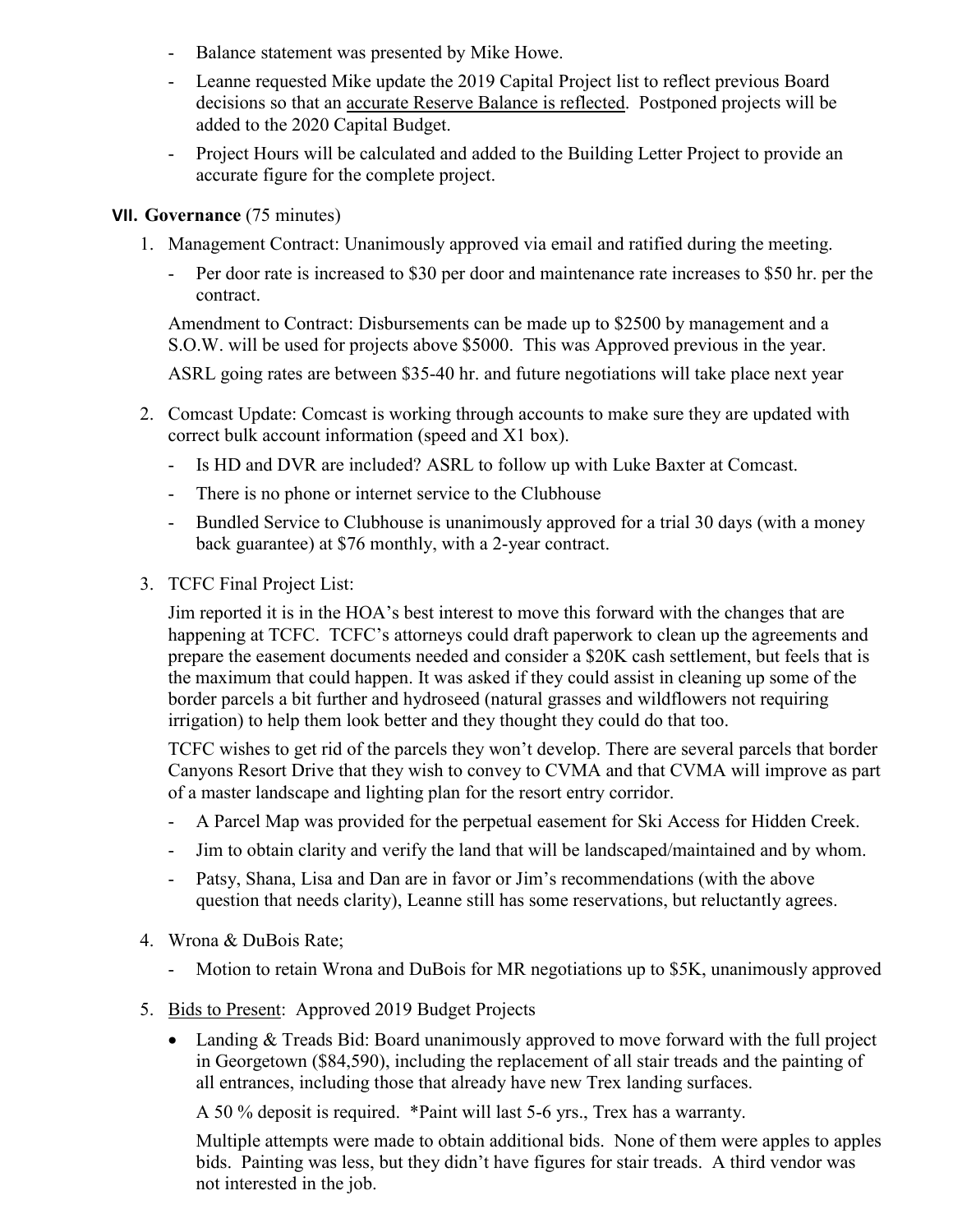• Water Valve/Back Flow: This work is required for compliance with MR requirements. The company is certified and provides required annual inspections and worked with MR to develop the list of work that needed to be completed.

\$18,500 bid was unanimously approved (if stop and waste valves need replacement, they will be an additional cost of \$600 each). A 50% deposit is required.

#### 6. ARC:

- Building Paint Color: Universal Khaki, Quiver Tan (Sherwin Williams)
- Downspouts will not be painted. Both colors look good with the windows and current colors of the downspouts.
- 2 colors were approved unanimously. Both colors will be painted on the work shed below the pool for visual review.
- A/C increase from 50 decibels to 52 decibels
- Lisa motion to Approve, Shana  $2<sup>nd</sup>$ , Patsy (Y), Dan (abstain), Leanne (abstain)
- Application Approval Process Flow Chart unanimous in favor of changes
- If an application follows the Standards (like storm doors/windows/garage doors), ASRL can review documents for completion, and once confirmed provide the owner with approval and report the approval to the Board. This will expedite the process for owners.
- The Board approved the following schedule for Remodel-Modification Applications: Applications are due to ASRL by the first of each month, ARC meetings will be the second Tuesday of every month if application(s) is received, ARC meetings will be "open" to the applicant when his/her application is being reviewed via teleconference call so questions may be answered between the ARC and applicant in real time.
- Application Review:
	- $\circ$  29B, Bischoff 10X10 pad needs to be adjacent to the exterior wall of the building and needs to be moved closer to the existing patio (located further away from the fireplace). The pad cannot be more than 10ft into the common area. \*Fireplace cover needs to be painted the same color as the building.

\*Lisa motion, Leanne  $2<sup>nd</sup>$ , Dan (Y), Shana (Y), Patsy (Y)

o 20B, Snapper – New Drawing (Option 2) with catwalk was submitted after previous denial. There are other decks that overhand the walkways.

Owner is open and flexible to pay for upgrades needed in the area to make it better, including lighting and landscaping.

Stipulations: Owner needs to submit plans that document the decking will not impede on the walkway. If the pole light needs replacement, the owner will bear the expense and meet the standards. Owner will also work with the association to beautify the area with landscaping and be in constant communication with ASRL.

\*Lisa motions to approve Option 2 with stipulations, Patsy  $2<sup>nd</sup>$ , Shana (Y), Dan (Y), Leanne (Y) subject to receiving new plans.

o 25D, Holland

Recommended with stipulation that compressor be relocated to the east side of patio and building.

New decibels to be updated in Standards (R&R's), posted and 14-day notice given to owners.

\*Lisa motion to approve with stipulation, Leanne  $2<sup>nd</sup>$ , Patsy(Y), Shana(Y), Dan(N)

o 8B, Braslow

They would like to expand the Front Entrance in the future.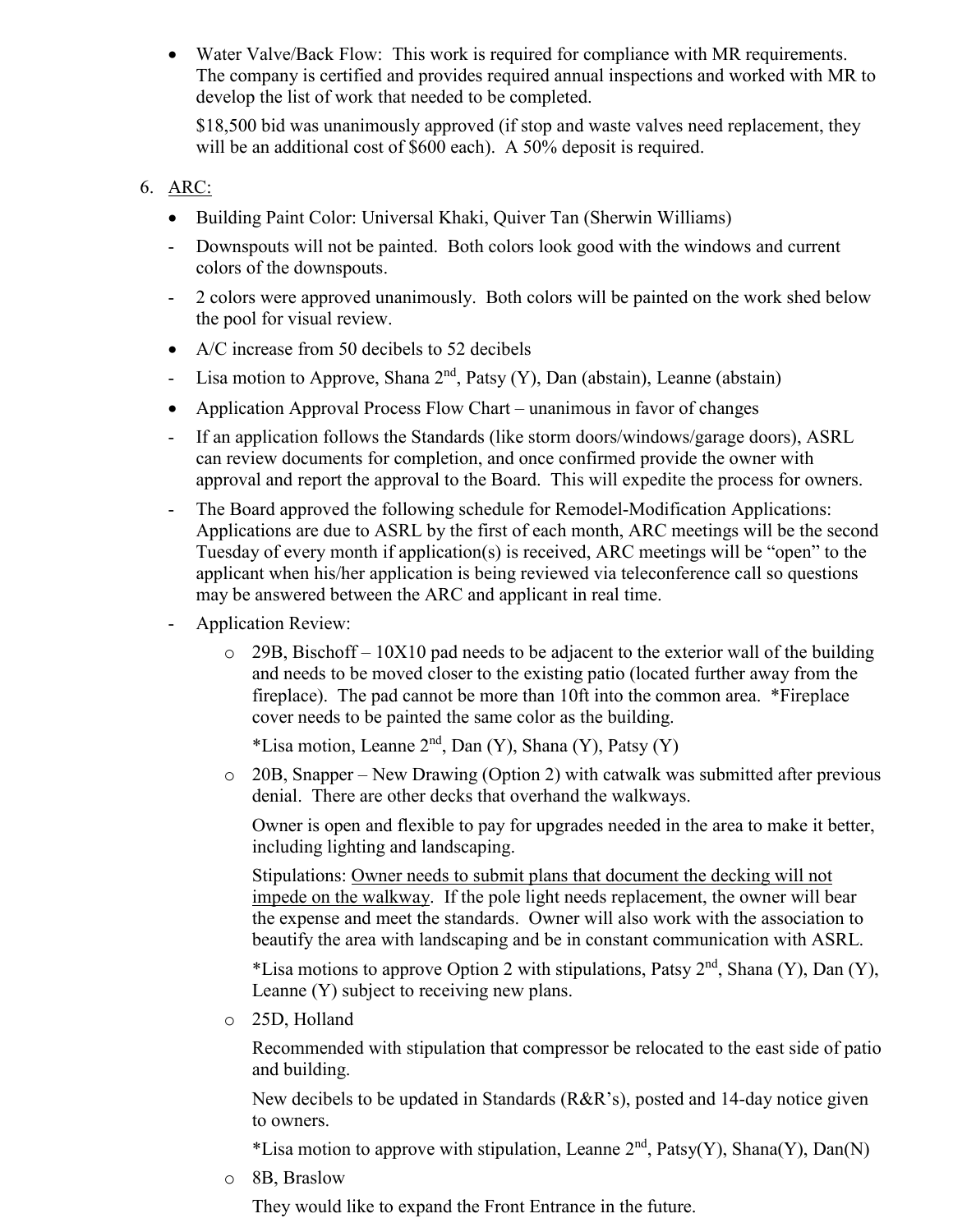ARC recommended to approve without the skylights.

Stipulations: Homeowner is responsible for roof if there are any alterations.

Cage must be installed over dryer vent and it must be painted the same color as the building. Interior remodel plans must follow Standards and Procedures.

\*Leanne motion to approve w/ stipulations on ventilation, owner will resubmit for the landing, and remove the skylights at this point. Lisa  $2<sup>nd</sup>$ , Dan (Y), Patsy (Y), Shana (Y), Leanne (Y)

- 7. Annual Meeting Prep/Possible Additional Amendment Updates
	- The Amendment to the Bylaws that describes the terms of Board Members is incorrect and does not reflect the actual intent as stated by Leanne Miller. We have a copy of the 2012 Annual Minutes when the Amendment was made and the 2016-2018 Annual Meeting Minutes. Meeting Minutes reflect 2 Board members elected one year, and three Board members elected the following year. General consensus is that 2 positions will be up for re-election.
	- If there is contention on whom is up for election, the attorney recommended drawing straws and starting from scratch on the length of terms serviced. \* A work session may be necessary to resolve the terms being served by current Board members.
	- A 67% will be required to make any changes to the Bylaws or  $CC&R$ 's.
	- A full re-write of the documents is recommended by the HOA Attorney and ASRL.

# **VIII. Maintenance Report** (15 minutes)

- 1. Completed:
	- Pool Deck
	- Railing Painting & Installation
	- Number & Letter Installation
	- Cold Patch all potholes
	- Roofing on 21, 26, 27
	- Building #3 down spouts relocated to French Drain, rain gutter flashed, and landscaped to move water away from foundation.
	- Removal of dead and diseased trees in community
	- Replaced vandalized door in womens bathroom at pool and 1 clubhouse window
	- Water Sprinkler Repairs Building 3
	- PEAK Security Report
	- New Metal handrails on sidewalk between building 3-4
	- Fountain Cable Replacement
- 2. In Progress:
	- Security System There have been three break-ins at the clubhouse. ASRL to research and purchase a security system for the clubhouse at a cost of \$300-\$400. Signs are also recommended to be posted.
	- Stump Grinding \*MikeW will follow up with contractor.
	- Touch up Painting of Buildings
	- Restriping of parking areas Will be done next week.
	- Replacement of broken Clubhouse window
	- Replacement of wind damaged screening around tennis courts
	- Pond Maintenance
	- 33B Concrete Patio/retaining wall waiting on permit